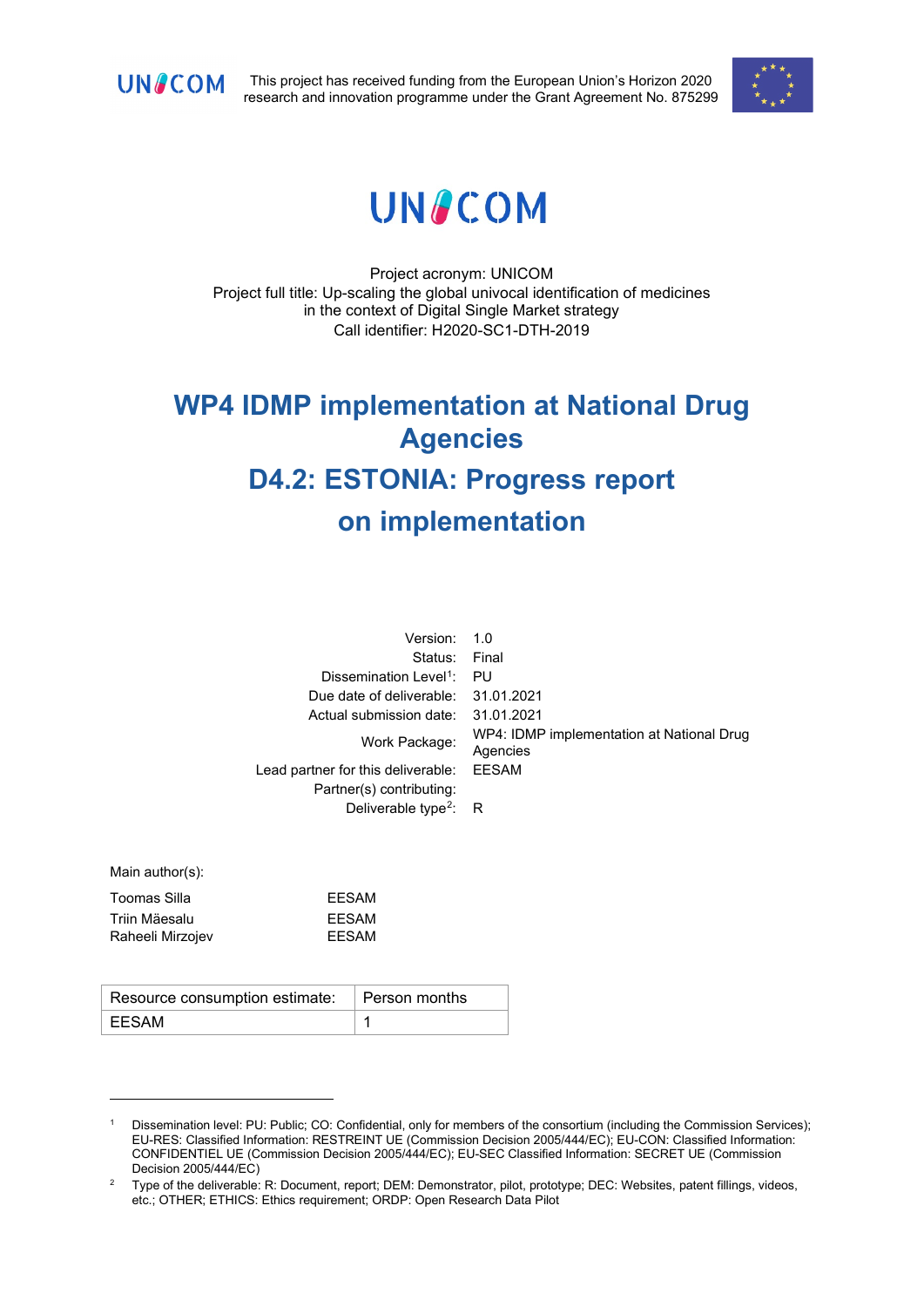## **Revision history**

| <b>Version</b> | <b>Date</b> | <b>Changes made</b>                                           | Author(s)                                        |
|----------------|-------------|---------------------------------------------------------------|--------------------------------------------------|
| 0.1            | 17.12.2020  | Initial draft                                                 | Toomas Silla                                     |
| 0.2            | 21.12.2020  | Abstract and Executive Summary                                | Toomas Silla                                     |
| 0.3            | 21.12.2020  | Quality check, refinement                                     | Triin Mäesalu                                    |
| 0.4            | 22.12.2020  | Refinement for WP4 internal review                            | Toomas Silla, Triin Mäesalu,<br>Raheeli Mirzojev |
| 0.5            | 26.01.2021  | Quality check, refinement after review by AT and<br><b>PT</b> | Toomas Silla, Triin Mäesalu                      |
| 1.0            | 27.01.2021  | Formatting and final checks                                   | <b>EMP</b>                                       |
|                |             |                                                               |                                                  |
|                |             |                                                               |                                                  |

#### **Statement of originality**

This deliverable contains original unpublished work except where clearly indicated otherwise. Acknowledgement of previously published material and of the work of others has been made through appropriate citation, quotation or both.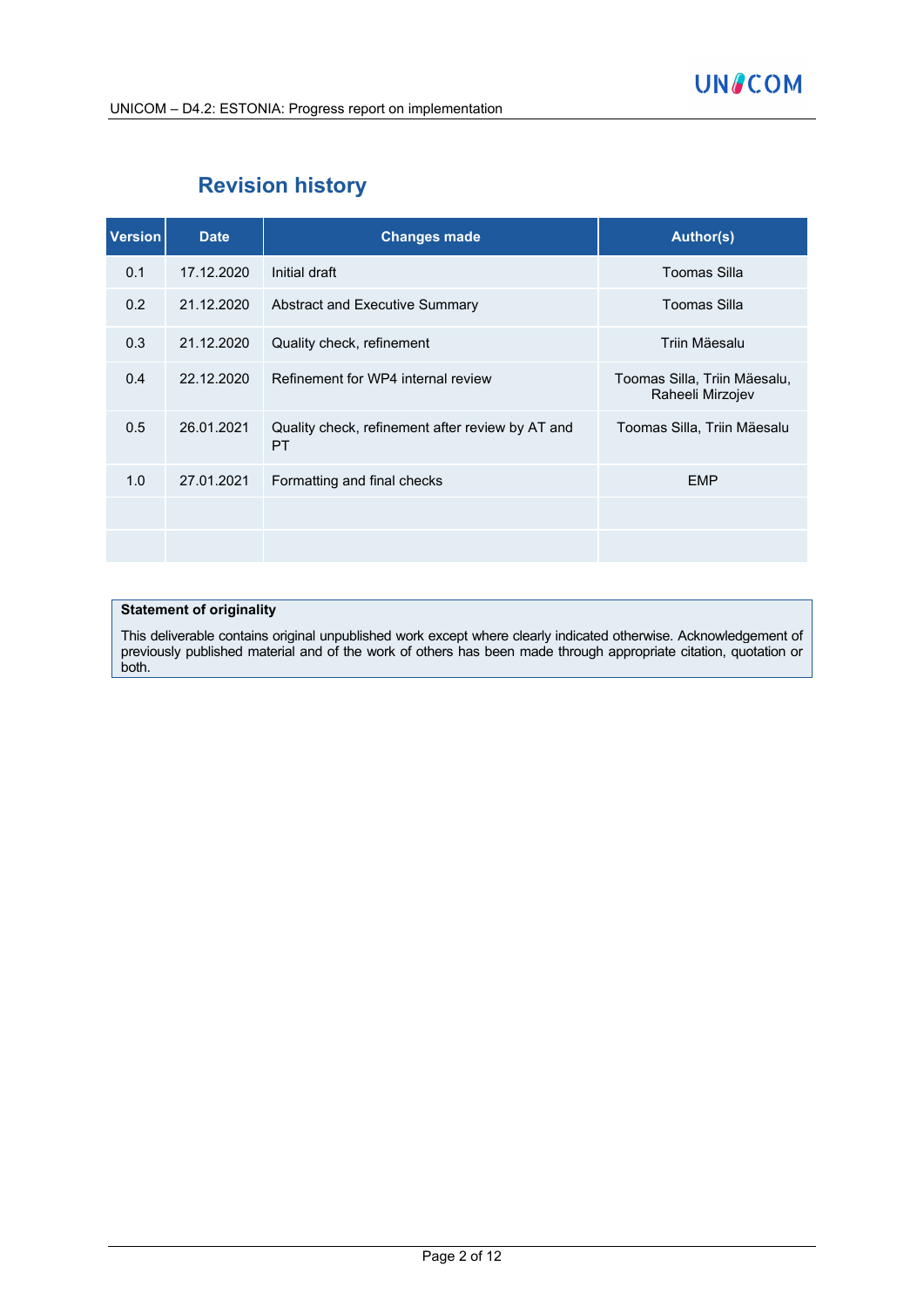## **Deliverable abstract**

Task 4.3 foresees ISO IDMP implementation at Estonian State Agency of Medicines (EESAM) by refactoring its SamTrack database to ISO IDMP standard.

To this end, we have started mapping and cleansing of the medicinal product data in the current SamTrack database and development of new SamTrack II IT system.

Our mapping and cleansing activities have been mainly focused on organisations and referentials lists. We have mapped and cleansed all active marketing authorisation holders and national competent authorities (NCAs) in our database. We have finished mapping of several referential lists and reported quality issues to EMA.

The development of the new drug information database SamTrack II started on 18 April 2020. The development has started successfully and is progressing according to the plan.

Keywords: EESAM, ISO IDMP

This document contains material, which is the copyright of the members of the UNICOM consortium listed above, and may not be reproduced or copied without their permission.

The commercial use of any information contained in this document may require a license from the owner of that information.

This document reflects only the views of the authors, and the European Commission is not liable for any use that may be made of its contents. The information in this document is provided "as is", without warranty of any kind, and accept no liability for loss or damage suffered by any person using this information.

© 2019-2023. The participants of the UNICOM project.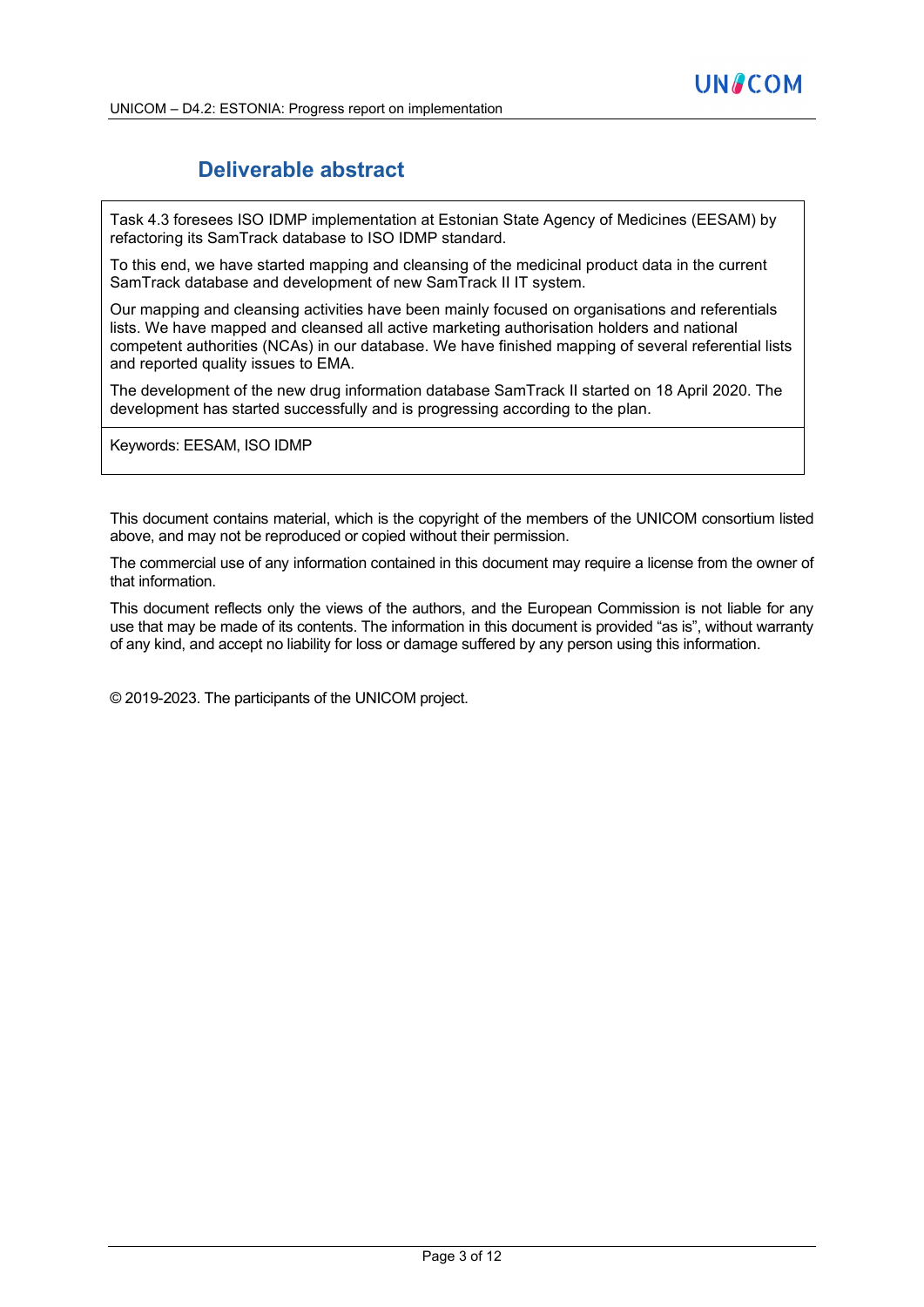# **TABLE OF CONTENTS**

| $\mathbf{1}$   |     |  |
|----------------|-----|--|
| $\overline{2}$ |     |  |
| 3              |     |  |
| 4              |     |  |
|                | 4.1 |  |
|                | 4.2 |  |
|                | 4.3 |  |
|                | 4.4 |  |
|                | 4.5 |  |
|                | 4.6 |  |
|                | 4.7 |  |
|                |     |  |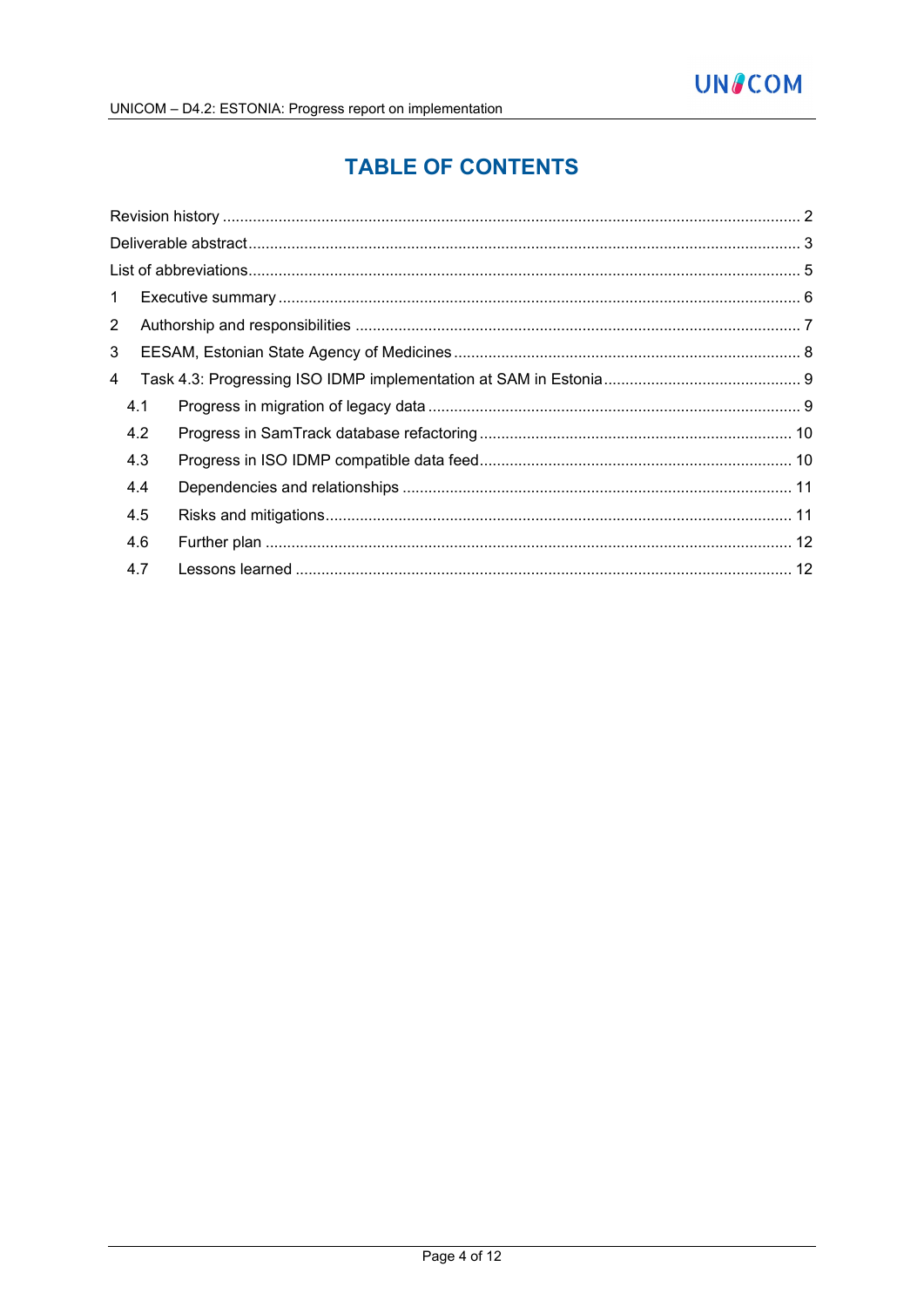## **List of abbreviations**

| <b>Abbreviation</b> | <b>Complete form</b>                                                                                                                                                                                                            |
|---------------------|---------------------------------------------------------------------------------------------------------------------------------------------------------------------------------------------------------------------------------|
| <b>FFSAM</b>        | (Estonian) State Agency of Medicines                                                                                                                                                                                            |
| <b>UNICOM</b>       | Up-scaling the global univocal identification of medicines                                                                                                                                                                      |
| <b>SPOR</b>         | EMA service delivering quality data management services for substances, products,<br>organisations and referentials (SPOR) to power EU regulatory activities.<br>The four SPOR data management services are: SMS, PMS. OMS, RMS |
| <b>SMS</b>          | <b>Substance Management Services</b>                                                                                                                                                                                            |
| <b>PMS</b>          | <b>Product Management Services</b>                                                                                                                                                                                              |
| <b>OMS</b>          | <b>Organisation Management Services</b>                                                                                                                                                                                         |
| <b>RMS</b>          | Referentials Management Services                                                                                                                                                                                                |
| <b>NCA</b>          | <b>National Competent Authority</b>                                                                                                                                                                                             |
| eAF                 | <b>Electronic Application Form</b>                                                                                                                                                                                              |
| <b>CTS</b>          | Communication and Tracking System                                                                                                                                                                                               |
| <b>IDMP</b>         | <b>Identification of Medicinal Products</b>                                                                                                                                                                                     |
| <b>EMA</b>          | European Medicines Agency                                                                                                                                                                                                       |
| <b>WP</b>           | Work package                                                                                                                                                                                                                    |
| <b>PPL</b>          | <b>Pilot Product List</b>                                                                                                                                                                                                       |
| SamTrack            | EESAM's IT system/database for drug data                                                                                                                                                                                        |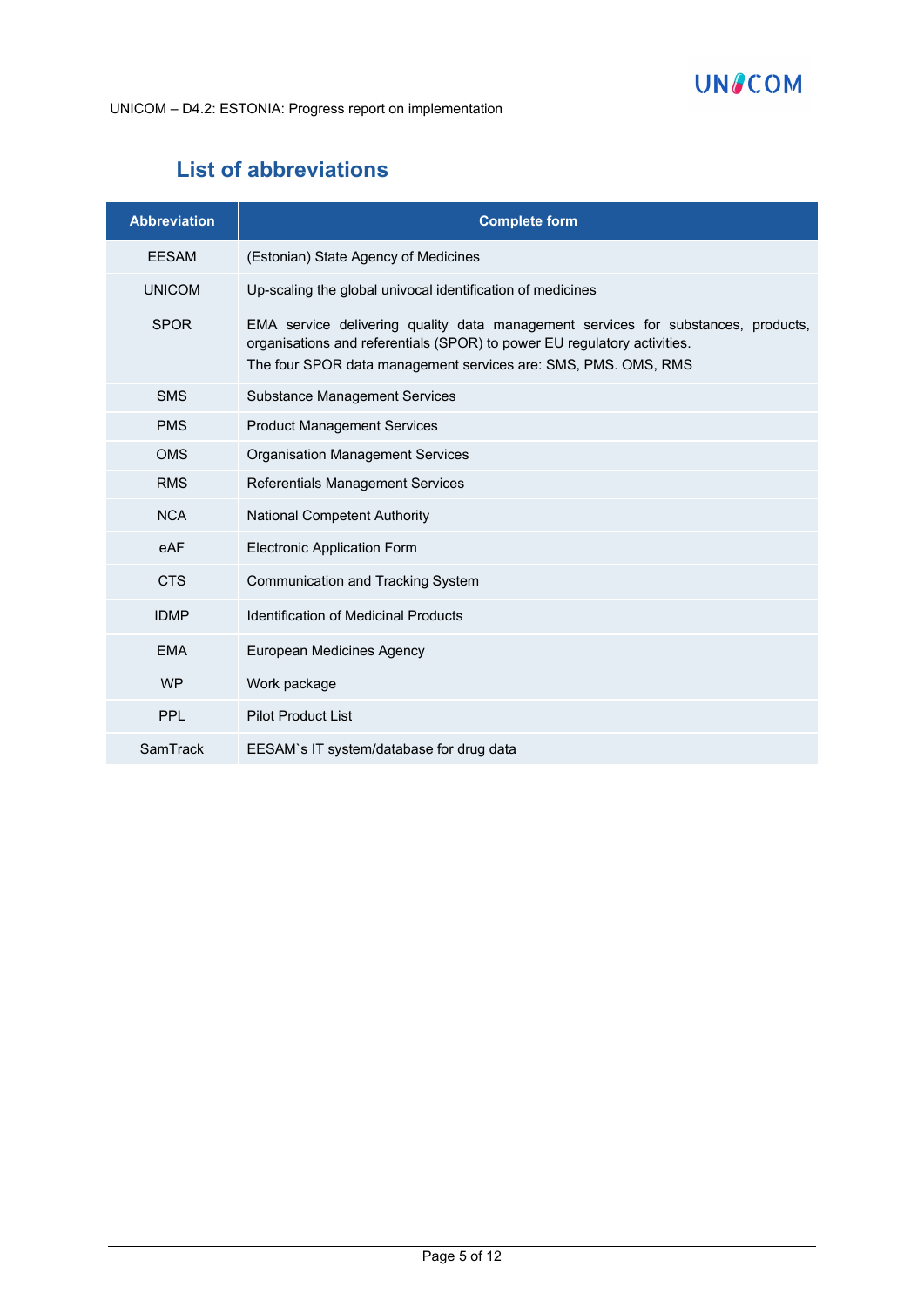## **1 Executive summary**

In order to implement ISO IDMP standards at NCAs level, preparatory work on IT systems and existing medicinal product data repositories is necessary. This preparation is a prerequisite to be able to provide ISO IDMP compliant data to Health Service providers, including eHealth organisations.

Relevant implementation tasks are carried out in Work package (WP) 4 related tasks, in which 11 national competent authorities have setup local implementation projects to implement new IDMP compatible systems or to refactor existing software systems towards IDMP.

As part of Task 4.3 EESAM will refactor its SamTrack database, which is used for medicinal product marketing authorisation and licensing. SamTrack is also a central database that provides data flows to other IT systems used by national Health Service providers.

Prerequisite to database refactoring is migration of the national legacy data to ISO IDMP/SPOR compatible data. We started our mapping and cleansing activities on organisations and referential lists, as Organisations Management Service (OMS) and Referentials Management Service (RMS) are currently two live SPOR services.

We have mapped and cleansed all active marketing authorisation holders and NCAs in our current database. This work included submitting several change requests to change the names and addresses of Estonian companies as well reporting data discrepancies through the EMA service desk.

We have finished mapping of several referentials lists (e.g., Pharmaceutical Dose Form, Combined Pharmaceutical Dose Form, Combination Package, Combined Term, Country, Special Precaution for Storage) and reported found quality issues to EMA. To make other WP4 members aware of the issues found, we have created an Excel list accessible to all WP4 NCAs to collect and report RMS data quality issues.

The development of the new SamTrack II drug information database started on April 18, 2020 after the signing of the framework agreement. First stage of the development consists developments of marketing authorisations functionalities including data delivery to Medicinal Product Registry, automation of functionalities for consumption of eAF data, integration with SPOR and CTS. By now, we have completed the analysis of business processes and established SPOR and CTS API connections.

EESAM is one of the WP4 NCAs responsible for providing ISO IDMP data feeds for cross border pilots, which is part of the deliverable D4.14 "Delivery of selected ISO IDMP medicinal product data for cross border pilots". In collaboration with WP9 representatives we have analysed Pilot Product List (PPL) data fields and made initial draft of ISO IDMP compatible PPL.

The next updates of this document are expected in month 26; 38 and 48.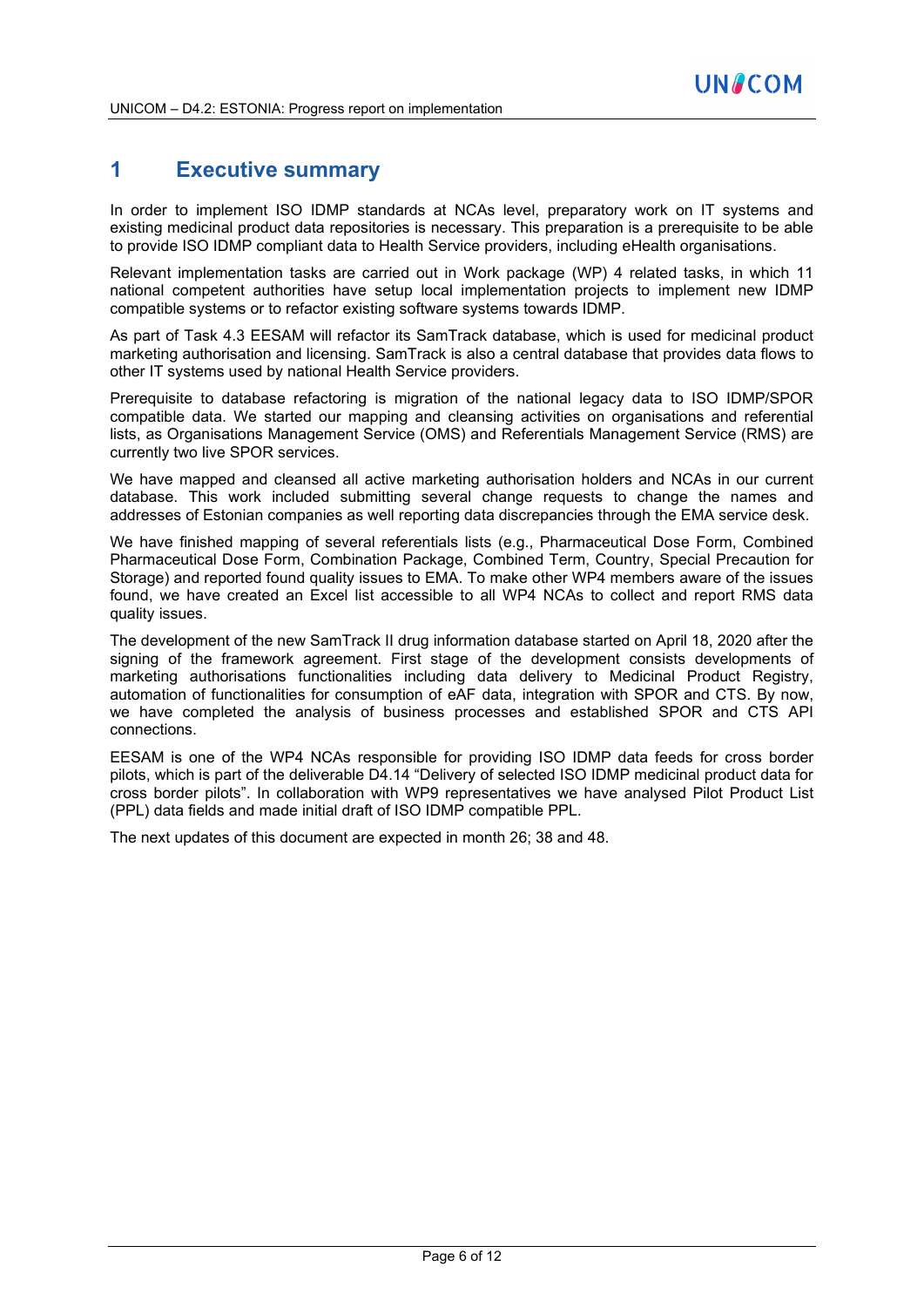## **2 Authorship and responsibilities**

The Project Coordinator is responsible for submitting the deliverables in accordance with the timing and conditions set out in the DoA.

The leader of the Work Package to which the deliverable is assigned is responsible of reporting to the Project Coordinator about the progress, completion of the output and the document, to ensure that it has the required quality.

The lead beneficiary of each deliverable, as identified in the Description of the Action (DoA), is responsible for editing the document. For that purpose he or she may count with the contribution of other partners. All authors that have made significant contributions to the deliverable shall be listed in the table contained in the second page of the template.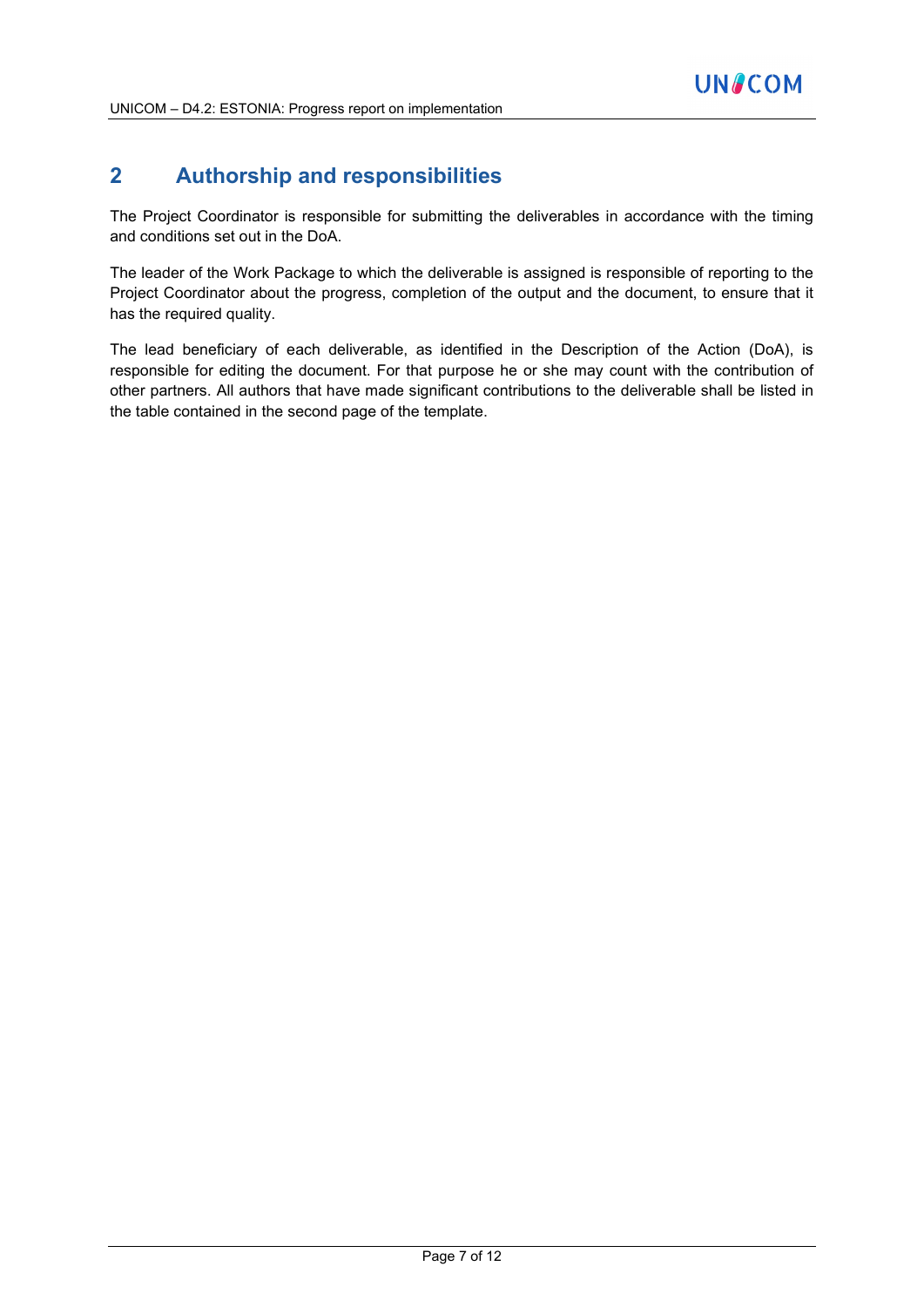## **3 EESAM, Estonian State Agency of Medicines**

EESAM is a governmental agency under the Ministry of Social Affairs with the aim to:

- ensure that medicines approved for use in Estonia for the prevention, treatment and diagnosis of human and animal diseases are proven to be efficacious, of high quality and safe;
- promote the rational use of medicines;
- ensure the protection of the safety and rights of the clinical trial participants in Estonia;
- ensure that cells, tissues and organs used in the treatment of humans in Estonia are proven to be safe and of high quality;
- ensure that narcotic and psychotropic substances and their precursors are used appropriately and in accordance with international conventions.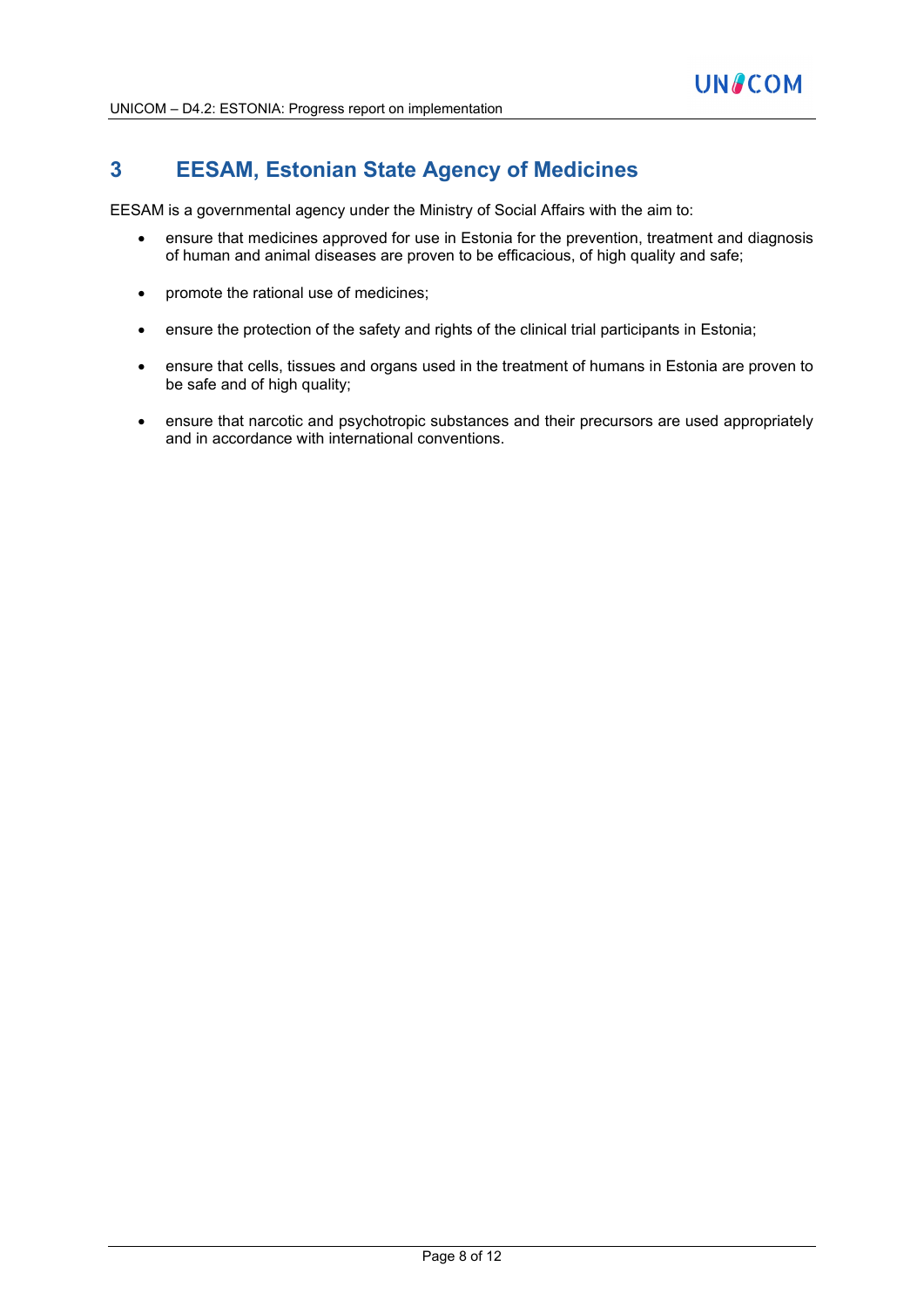## **4 Task 4.3: Progressing ISO IDMP implementation at SAM in Estonia**

**UNACOM** 

EESAM will refactor its SamTrack database based on ISO IDMP standard. SamTrack database is the the primary source of medicinal product information for the Medicinal Product Registry and Health Service providers.

EESAM will implement data connections to EMA's SPOR services where appropriate, to support automation of data entry into internal databases, and support interoperability between internal and EMA systems.

This task also includes migration of the national legacy data to ISO IDMP/SPOR compatible data. The data fields needed for the e-Prescription and e-Dispensation will be the starting points for data migration of legacy data towards IDMP. In addition, a prototype of an IDMP compatible data feed of Medicinal Product Registry which is used by the e-Prescription system and pharmacies in Estonia will be presented.

## **4.1 Progress in migration of legacy data**

We have hired a new specialist to work exclusively on Unicom activities. So far, she has mainly worked on organizing and mapping legacy data.

Regarding mapping and cleansing of the medicinal product data in the current SamTrack IT system/database to ISO IDMP/SPOR, we have:

- − OMS
	- started organisation mapping by merging duplicates and mapping them to OMS IDs.
	- submitted several change requests via EMA's Service desk to amend names and addresses of Estonian companies.
	- mapped all NCA organisations in our database. We found discrepancies between the data published in OMS/RMS list EU Territorial Authority/HMA website.
	- mapped and cleansed all active Marketing Authorisation Holders entries
	- amended our standard operating procedures (SOPs) to ensure data consistency
- − RMS
	- done: lists for (Authorised) pharmaceutical forms: Pharmaceutical Dose Form, Combined Pharmaceutical Dose Form, Combination Package, Combined Term, Routes and Methods of Administration, Country, Special Precaution for Storage, Manufacturing activity (on parent term level).
	- $\triangleright$  found several RMS data quality issues. We have set up excel list accessible to all WP4 NCAs to collect and report RMS data quality issues. Currently we have reported 7 issues of which two have been solved by EMA and five are still pending.
- − SMS
	- $\triangleright$  Not started data cleansing
- − PMS
	- Analysis of SamTrack II data model completed, started SamTrack I pre-migration analysis.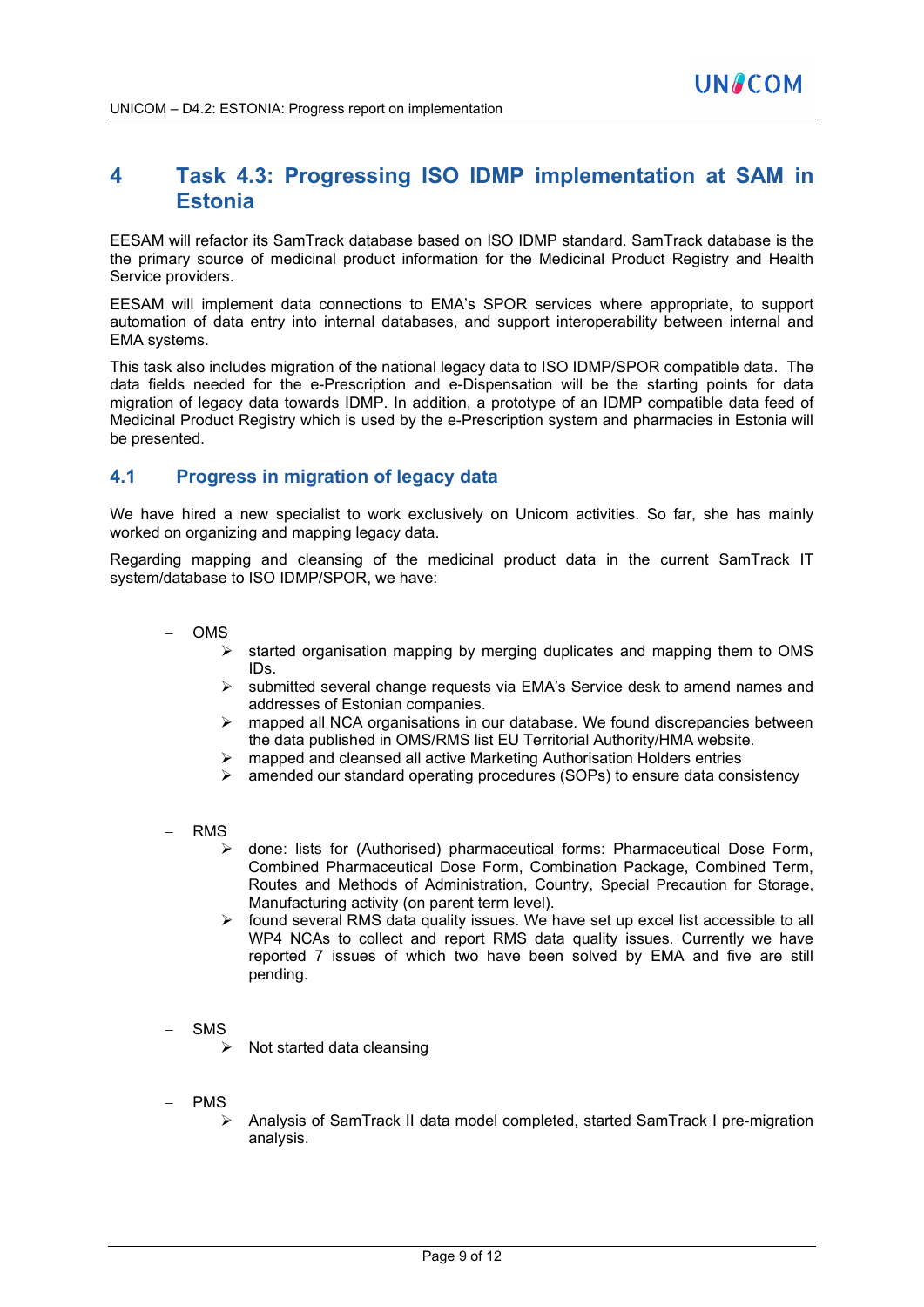## **4.2 Progress in SamTrack database refactoring**

The development of the new SamTrack II drug information database is outsourced. On April 18, 2020, a new framework agreement for the development of the IT system SamTrack II was signed. Samtrack II uses state-of-the-art tools and system architecture is based on microservices (Figure 1). Development is divided into three stages (4 years project). Stage one consists of development of Marketing authorisations functionalities including data delivery to Medicinal Product Registry, automation of functionalities for consumption of eAF data, integration with SPOR and CTS. Until progress report submission, we have:

- − Created a draft of ISO IDMP compatible data model
- − Established SPOR API v.1 (RMS and OMS) connection, performed tests and analysed query results
- − Analysed of RMS/OMS data usage processes
- Decided the RMS lists of which a local copy will be made and synchronised, which attributes to display etc
- − Concluded business processes analysis
- Started and concluded portion of UI/UX designs
- Established CTS API CTreST v4 connection and performed initial tests



*Figure 1. Architectural overview of the new IT system Samtrack II*

### **4.3 Progress in ISO IDMP compatible data feed**

This part of the deliverable is connected to the deliverable D4.14 "Delivery of selected ISO IDMP medicinal product data for cross border pilots" and has strong dependencies to other UNICOM tasks and WPs (illustrated on Figure 2).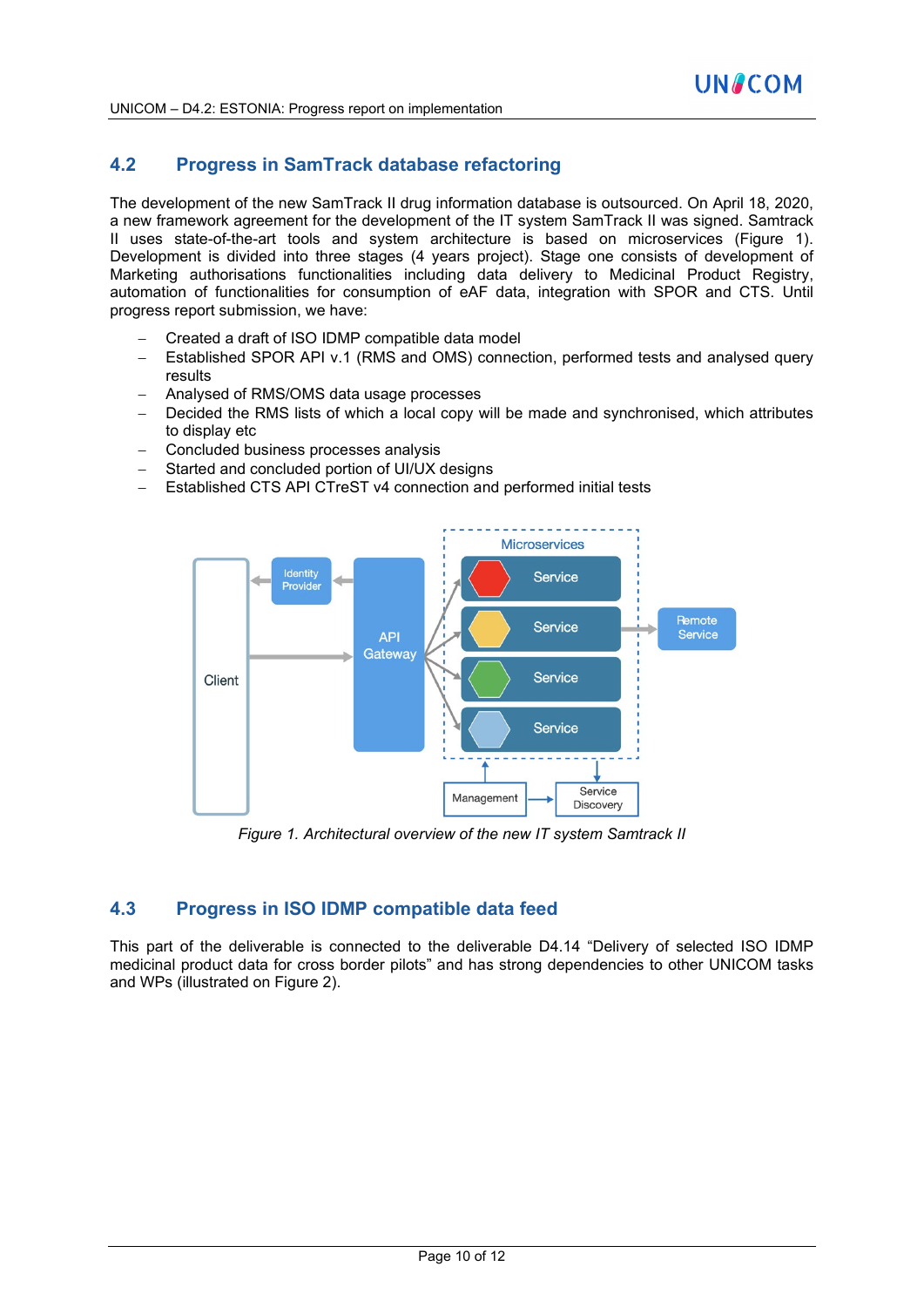



*Figure 2. Deliverable D4.14 "Delivery of selected ISO IDMP medicinal product data for cross border pilots" dependencies with other tasks and WPs (figure is adapted from WP9).* 

EESAM is one of the WP4 NCAs responsible for providing ISO IDMP data feeds for cross border pilots. Until progress report submission, we have:

- organized (24.11.20) D4.14 kick-of meeting.
- In collaboration with WP9 representatives analysed PPL data fields

### **4.4 Dependencies and relationships**

EESAM deliverables are strongly dependent on SPOR data management services SMS, PMS, OMS and RMS progression. So far only OMS and RMS services are live and SMS, PMS are not activated yet. During the mapping exercise, creating ISO IDMP data model and working on PPL we have faced several issues:

- OMS guidance on deviations due to standardisation, manufacturer data quality
- SMS Clear guidance on substance data mapping is needed. Synchronization via API connection planned, waiting for information on API Access from EMA
- RMS We have identified several RMS issues that EMA needs to address in a timely manner
- PMS EMA contact for practical questions on PMS LDM/IDMP implementation is needed

In addition, EESAM is working closely with:

- WP1 participating in ISO IDMP related trainings
- WP2 actively participating in discussions/workshops, including EU-SRS meetings
- WP9 working on PPL for cross border pilots

### **4.5 Risks and mitigations**

#### **Table1. Task 4.3 related main risks and their mitigation**

| <b>Risk</b>                                                                                       | <b>Mitigation</b>                                                                   | Level |
|---------------------------------------------------------------------------------------------------|-------------------------------------------------------------------------------------|-------|
| All EESAM's IT systems belong to the Health and<br>Welfare Information Systems Centre (TEHIK), an | Inclusion of TEHIK to the<br><b>UNICOM Consortium.</b><br>Process has initiated and | High  |